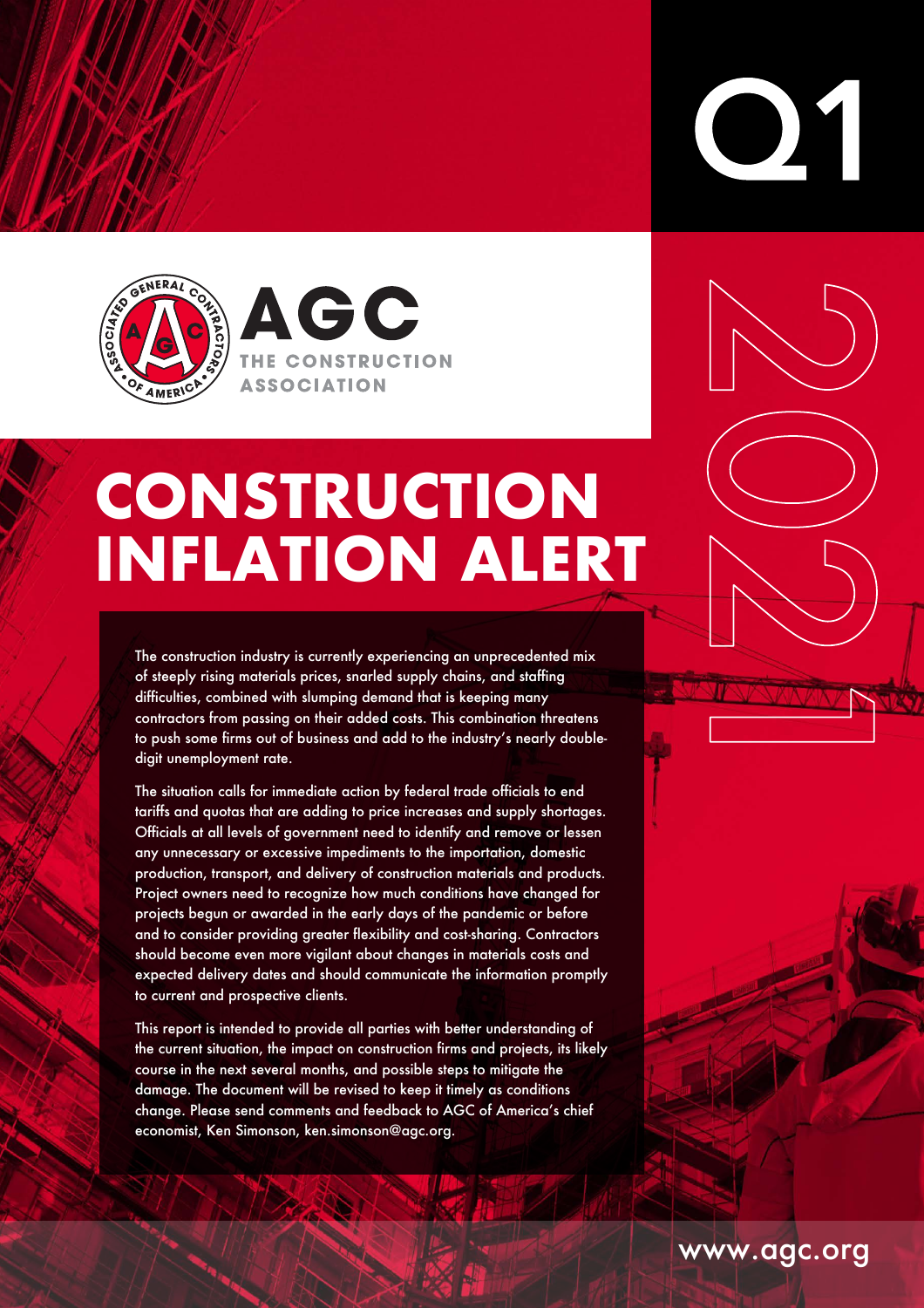## **Rising costs, flat project pricing**

Figure 1 illustrates the threat to contractors from fast and steeply rising prices for materials, both for projects that have already been bid or started and for preparing -price or guaranteed-maximum-price bids. The red line shows the change since April 2020 in the price of all materials and services used in

# **12.8%**

Input costs for general contractors have soared nearly 13% from April 2020 to February 2021

nonresidential construction, while the blue line measures the change—or lack of change—in what contractors say they would charge to erect a set of nonresidential buildings. This blue line, essentially a measure of bid prices, has remained virtually stable, rising only 0.5% from April 2020 to February 2021. In contrast, the red line, measuring the cost of contractors' purchases, has soared nearly 13% over the same 10 months.

In other words, if a contractor or subcontractor submitted a fixed-price bid in April 2020 based on materials costs at that time but did not buy the materials until February 2021, its cost for the materials would have risen an average of nearly 13%. Given that materials often represent half or more of the cost of a contract, such an increase could easily wipe out the profit from a project and create severe financial hardship for the contractor.



### FIGURE 1

Change in construction input costs and bid prices April 2020-February 2021

Source: Bureau of Labor Statistics, producer price indexes (PPIs) for new nonresidential building construction (bid prices) and inputs to nonresidential construction (input costs), not seasonally adjusted

In fact, Figure 1 understates the severity of the current situation for many contractors, in three respects. First, the two lines are calculated from producer price indexes (PPIs) posted monthly by the Bureau of Labor Statistics (BLS). The most recent PPIs are based on prices BLS collected around February 11.

Since then, numerous materials have risen even more steeply in price. For instance, the national average retail price of on-highway diesel fuel climbed from \$2.80 per gallon on February 8 to \$3.19 on March 22, a rise of 1% in just six weeks, according to a weekly truckstop survey posted by the Energy Information Administration. Private price-tracking services have reported similarly steep increases for a variety of steel, lumber, and engineered wood products.

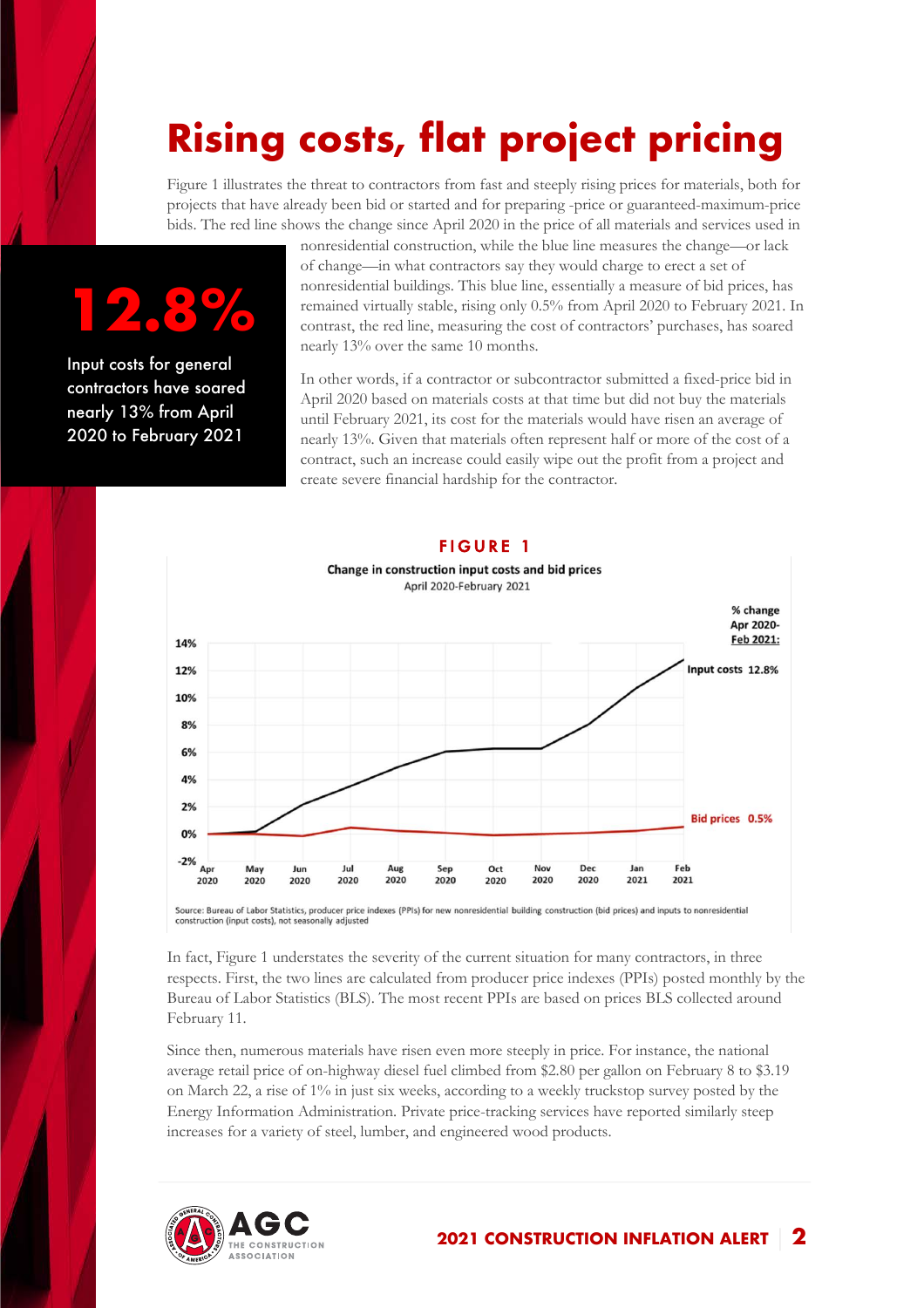Second, contractors are incurring costs not captured by this measure. Delayed deliveries, higher expenditures for personal protective equipment and other sanitation measures, and shortages of employees or subcontractors' workers on jobsites due to coronavirus impacts are all driving up contractors' costs. In some cases, project completions are being delayed, meaning contractors receive needed payments later and may incur penalties for missed deadlines.

Third, many projects or subcontractors' packages are heavily weighted toward materials that have risen much more in price than the overall PPI for inputs. As Figure 2 shows, the PPI for diesel fuel (at the fuel terminal, not retail) increased 114% between April 2020 and February 2021. The PPI for lumber and plywood jumped 62%. The index for copper and brass mill shapes climbed 37% and the PPI for steel mill products rose 20%.

## **114%**

Diesel fuel PPI (Producer Price Index) has increased more than 114% between April 2020 to February 2021

#### FIGURE 2



Source: Bureau of Labor Statistics, producer price indexes (PPIs) for new nonresidential building construction (bid prices), diesel fuel, wood, and metal products, not seasonally adjusted

# **270%**

Due to extreme weather conditions and general demand, PVC prices have increased over 270% from March 2020 to March 2021

Some broad categories of products have not gone up dramatically, but narrower classes of products within those categories have. For instance, the PPI for plastic construction products rose "only" 6% from March 2020 to January. But an AGC member reported on March 5 that for polyvinyl chloride (PVC) "used in electric utility work the price from [March 2020] to January 2021 had a general increase of 85%." Following extreme winter weather in Texas that knocked out production facilities and created a surge in demand for pipe to replace broken lines, "Now that increase is 270% from March 2020" to March 4, 2021.

In recent weeks, producers and distributors of many additional materials have announced large price increases. Some have already been imposed, while others are scheduled to take effect in the next few weeks.

For example, a leading producer of spray polyurethane products, used for building sealants and insulation, announced on March 12 that it would increase prices 12-15%, "effective for all new and existing orders shipping after April 12." On March 4 another supplier

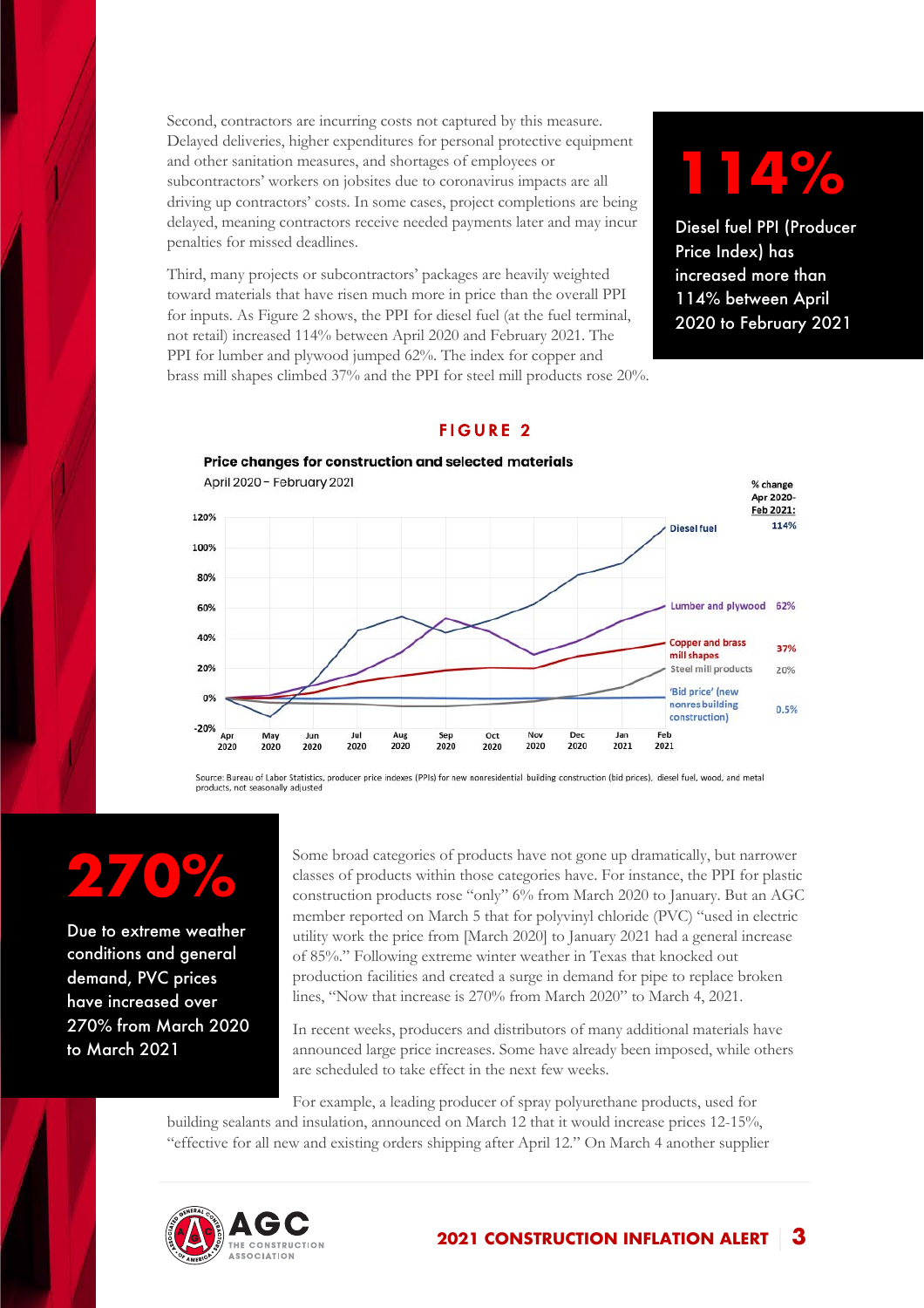notified customers of two price increases of 10% each, effective on April 5 and May 1. On March 10, a major building-products distributor announced 19 broad categories of price increases, ranging as high as a 20% increase effective on April 5 for "all wallboard and glass mat products."

In addition to sudden price increases, contractors are experiencing delivery times that have stretched or become completely unreliable. A producer of building mesh told customers on March 15, "Volatility in the costs associated with producing and shipping standard welded wire reinforcement has made it necessary for us to withdraw all previously issued price lists. The availability of SWWR has been negatively impacted by the shortage of raw materials; therefore, lead times previously quoted will require review."

### **Not a short-term problem**

Some might assume contractors will simply raise their prices to cover the added costs. But current conditions in the industry, as well as the record from previous episodes of escalating materials costs, suggest that the mismatch between materials costs and contractors' prices is likely to persist for an extended period.

The pandemic has caused current production and delivery of many materials to fall short of demand. Initially, a wide range of factories, mills, and fabrication facilities were shut down on their owners' initiative or because government orders deemed them to not be "essential." In some cases, contractors—particularly homebuilders—canceled orders because they no longer saw demand for construction. Once production facilities were allowed to re-open, many of them had trouble getting up to full capacity because their own workers or those of their suppliers and freight haulers may have been ill, quarantined, or required to care for family members at home.

Imported products and components also were subject to production and shipping shutdowns in the early months of the pandemic. This particularly affected many products from China and northern Italy, ranging from kitchen cabinets and appliances to tile flooring to elevators. In recent months, production has increased but containers, ships, port space, and trucking capacity have all experienced bottlenecks that have slowed deliveries.

Dramatic shifts in demand triggered, at least in part, by the pandemic have added to price pressures and shortages of goods. Housing starts have increased between 15% and 20% from yearearlier levels, creating huge additional demand for wood products and other items that are also used in nonresidential construction. Restaurants that added decks and railings for outdoor dining, along with offices and other buildings undergoing remodeling, added to demand for these products.

A more recent source of price increases and extended lead times was the extreme winter weather that struck Texas in February.



Housing starting costs have increased between 15% to 20% from year-earlier levels

Widespread, unanticipated power failures and unusual freezing temperatures shut down petrochemical plants that normally operate around the clock. Frozen pipes burst, adding to the damage. Repairing the damage and getting complex facilities back to full operating rates is likely to take several months in some cases.

Loss of this production affects plastic resins and other "building blocks" for a wide range of construction products, including: PVC pipe and other hard plastic products like plumbing fittings

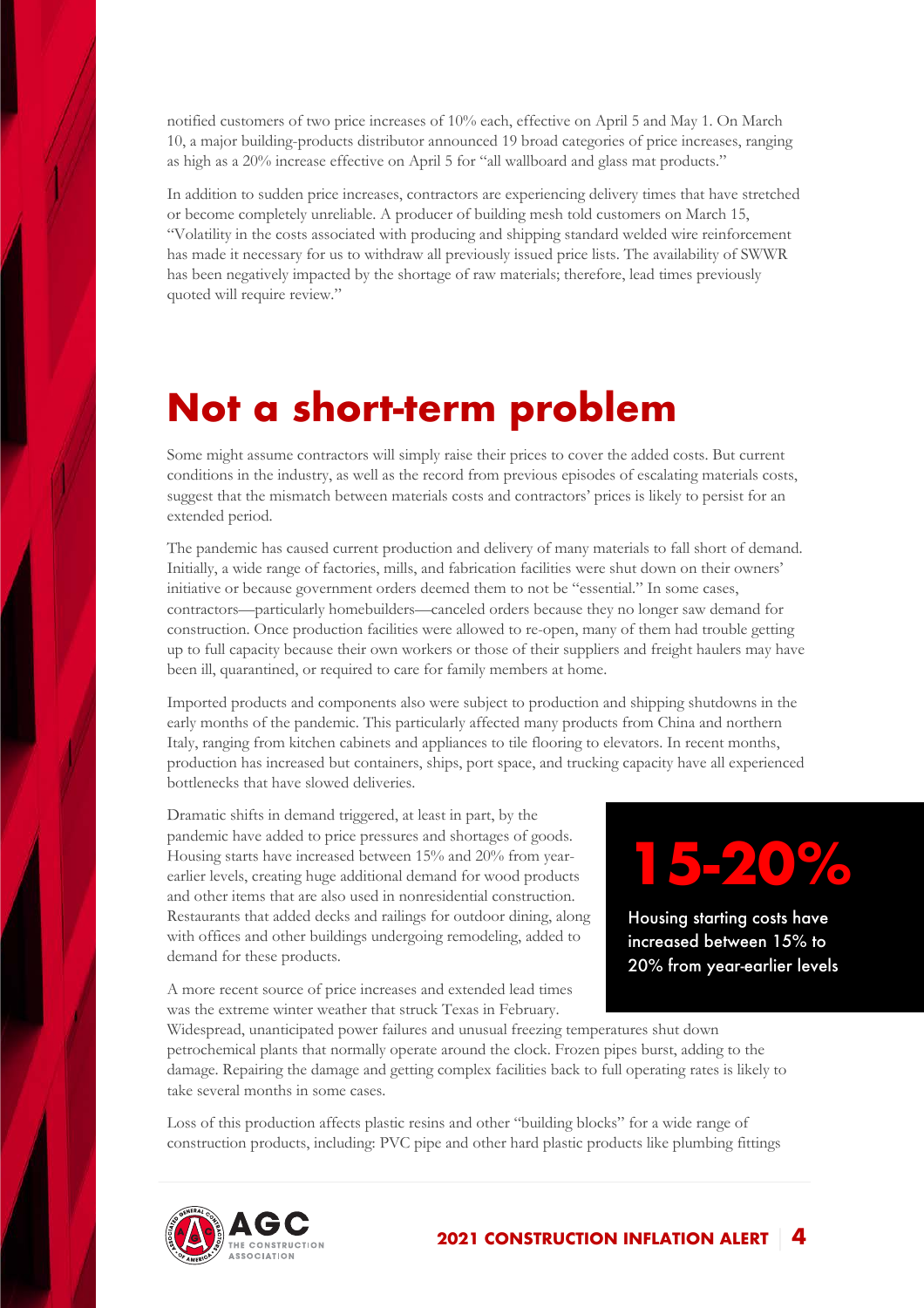and fixtures; vinyl siding and vapor barriers; binders or "glue" for the particles and layers of plywood and oriented strand board (OSB), and adhesives for backing/facing for wallboard. Various types of cardboard, paper, and plastic packaging, tapes, and fasteners, including ones for shipping and protecting construction materials, also depend on resins. The freeze also added to demand for plastic pipe and fittings to replace broken water lines, adding to the demand-supply imbalance.

Yet another cause of higher prices and tighter supply is trade policy actions imposed in 2018-2020. Tariffs or quotas on steel and aluminum from many countries, along with tariffs on hundreds of parts and materials from China, drove up the cost of many construction products and limited the number of suppliers, which has led to longer delivery times. Failure to renew a longstanding softwood lumber agreement with Canada has added to lumber costs.

Although the ostensible purpose of some of the trade actions was to protect and create jobs in the U.S. manufacturing sector, steel in particular, very little capacity has been added so far. Many manufacturers merely raised their prices in tandem with the imposition of tariffs.

### **PAST EPISODES**

# **12.9%**

In the past price inflation, materials costs experienced an annual growth rate increase of 12.9% in September 2008

The construction industry has endured previous spells of rapid cost escalation. For instance, the PPI for goods used in new nonresidential construction accelerated from a 3.6% year-over-year rate of increase in January 2004 to 10.0% by October of that year and remained above a 5% annual rate for a total of 31 months, before subsiding to a 3.2% rate in October 2006.

Less than a year later, materials costs soared again, rising from a 1.6% annual growth rate in August 2007 to 12.9% in September 2008. The financial crisis that fall brought rates down rapidly but, again, only for about a year. The growth rate spiked from 0.4% year-over-year in December 2009 to 5.8% the following April and remained above or close to 5% until early 2012.

The most recent episode of high materials cost increases was from November 2018 through November 2019, when the year-over-year price change ranged from 4.9% to 9.2%.

While each of these price spikes eventually subsided, they caused enormous harm to contractors, who generally were not able to pass along the increases for an extended period. Not only were firms that had already signed contracts to deliver a project at a fixed price caught by the increases, but competition kept contractors from raising bids to match for a year or longer. A comparison of the year-over-year change in the PPI for materials with the PPIs for five types of new nonresidential buildings shows there were periods as long as 28 consecutive months with such price disparities. That is, contractors' bid prices rose less—or decreased—relative to the cost of the goods they purchased. For the most part, these months coincided with periods in which the value of nonresidential construction was stagnating or shrinking.

Figure 3 shows this comparison for one building type, new warehouse building construction. Periods in which the PPI for goods used in nonresidential construction exceeded the PPI for warehouse contractors' bid prices appear in red. The longer these intervals last and the higher the peak—i.e. the larger the gap between costs and bid prices—the more likely it is that some contractors will have financial difficulties. The current period already has one of the highest peaks.

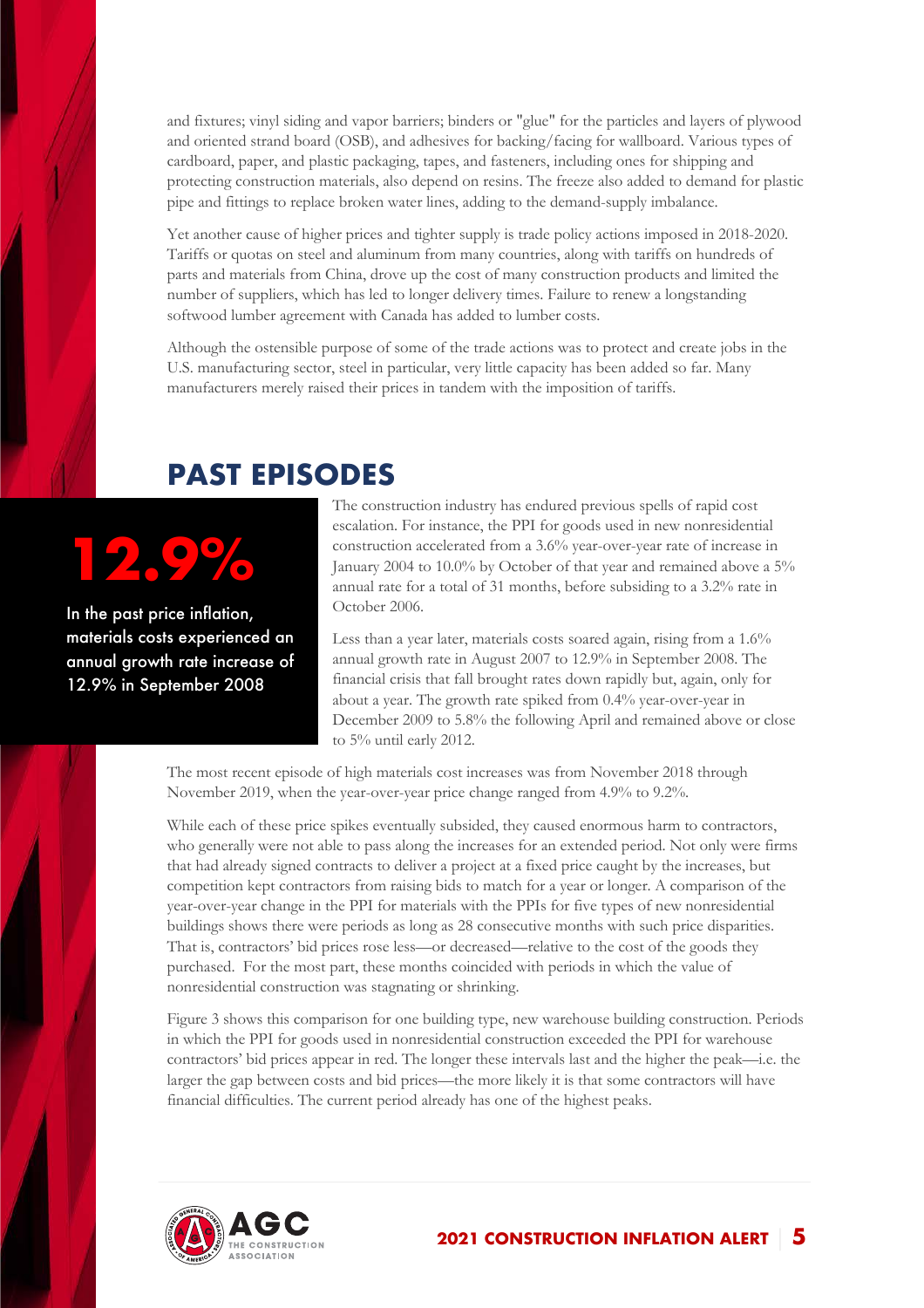#### FIGURE 3



**Change in material costs vs. change in warehouse bid prices**, Jan. 2006 -Feb. 2021 Difference between year-over-year change in costs vs. bid prices

Source: Bureau of Labor Statistics, producer price indexes fogoods inputs to nonresidential construction (naterial costs)<br>and new warehouse construction (bid prices)

### **CURRENT DEMAND FOR CONSTRUCTION**

The construction market currently is marked by a huge disparity. Residential construction spending—comprising new single- and multifamily structures along with additions and renovations to owner-occupied housing—jumped 21% from January 2020 to January 2021. Over the same 12 months, private nonresidential construction spending tumbled 10%.

Employment data show a similar story. Both residential and nonresidential construction employment plunged by 14-15% from February to April 2020. But over the next nine months, through January 2021, employment among residential building and specialty trade contractors rebounded to the same level as in February 2020, immediately before the pandemic struck. In contrast, in those nine months nonresidential building, specialty trade and heavy and civil engineering contractors added back little more than half of the employees they lost between February and April 2020.

AGC has surveyed its members repeatedly since March 2020 to gauge the impact of the pandemic on their businesses. Consistently, and as recently as March 2021, only about one-third of firms reported the volume of their business had matched or exceeded the levels of one year before, while an equal

## **21%**

Residential construction spending jumped 21% from January 2020 to January 2021

share predicted they would not return to that level for more than six months. The remainder either thought it would take 1-6 months to reach year-ago levels or didn't know. These results, like the spending and employment data, point to a large amount of downward pressure on contractors' ability to pass along material cost increases. (Full survey results are available here: https://www.agc.org/news/2021/03/11/march-2021-agc-coronavirus-survey-results.)

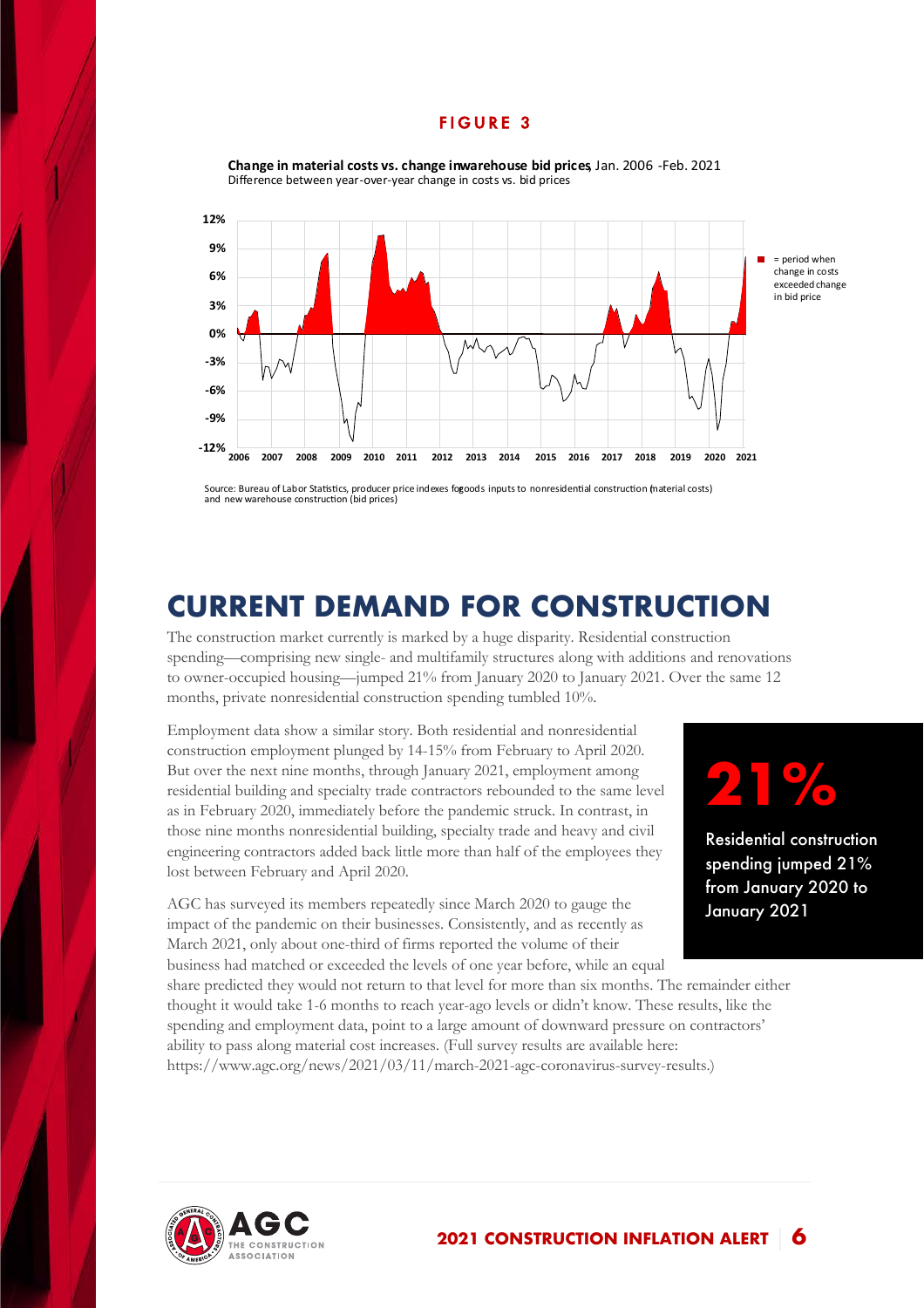### **What can contractors and owners do?**

While contractors cannot unclog ports or rescind tariffs, they can provide project owners with timely and credible third-party information about changes in relevant material costs and supply-chain snarls that may impact the cost and completion time for a project that is underway or for which a bid has already been submitted.

Owners can authorize appropriate adjustments to design, completion date, and payments to accommodate or work around these impediments. Nobody welcomes a higher bill, but the alternative of having a contractor stuck with impossible costs or timing is likely to be worse for many owners.

For projects that have not been awarded or started, owners should start with realistic expectations about current costs and the likelihood of increases. They should provide potential bidders with accurate and complete design information to enable bidders to prepare bids that minimize the likelihood of unpleasant surprises for either party.

Owners and bidders may want to consider price-adjustment clauses that would protect both parties from unanticipated swings in materials prices. Such contract terms can enable the contractor to build in a smaller contingency to its bid, while providing the owner an opportunity to share in any savings from downward price movements (which are likely at some point, particularly for long-duration projects). The ConsensusDocs suite of contract documents (www.ConsensusDocs.org) is one source of industry-standard model language for such terms. The ConsensusDocs 200.1 Materials Price Escalation Addendum offers the only standard contract document that addresses price escalation.

The parties may also want to discuss the best timing for ordering materials and components. Buying items earlier than usual can provide protection against cost increases but it comes with the need to pay sooner for the items and potentially paying for storage, security against theft and damage, and the possibility of design changes that make early purchase unwise.